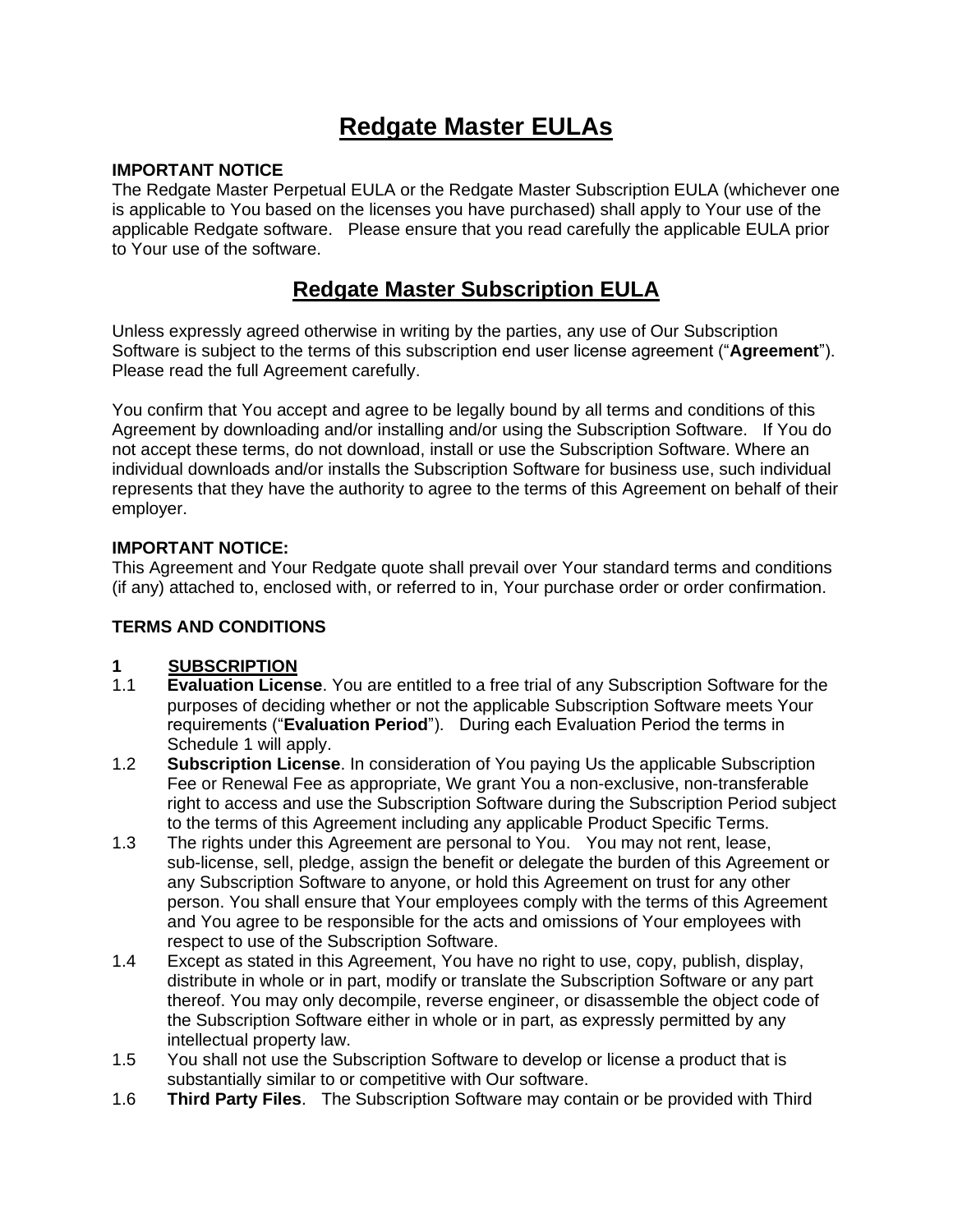Party Files, which are subject to their own separate license terms. We shall not be liable under this Agreement for Your access and use of such Third Party Files. Your use of any Third Party Files is subject to Your compliance with the applicable license terms.

# **2 OWNERSHIP OF INTELLECTUAL PROPERTY RIGHTS**<br>2.1 You acknowledge that: (a) the Subscription Software is lice

- You acknowledge that: (a) the Subscription Software is licensed and not sold, and all Intellectual Property Rights in or relating to the Subscription Software are owned by or licensed to Us; (b) except as expressly granted under this Agreement, You have no rights in the Subscription Software; and (c) We shall have the right to use Your name and/or logo on customer lists on Our website and in other marketing material.
- 2.2 You hereby agree to refrain from any action which would diminish Our Intellectual Property Rights in or relating to any Subscription Software or which would call those rights into question.
- 2.3 You agree not to delete, remove or alter any trade marks, logos, copyright notices or similar proprietary notices or marks of Ours or Our licensors, including without limitation any electronic watermarks or other identifiers that may be incorporated in the Subscription Software. All representations of Our name or logo must remain as originally distributed.

# **3 PAYMENT**

- Each Subscription Fee (together with any levies, duties and/or taxes imposed on You in Your jurisdiction (including, but not limited to, value added tax, sales tax, use tax and withholding tax)) shall be due on the applicable Subscription Start Date and paid by You on the payment due date on the Redgate invoice issued to You.
- 3.2 Each Renewal Fee (together with any levies, duties and/or taxes imposed on You in Your jurisdiction (including, but not limited to, value added tax, sales tax and withholding tax)) shall be paid by You on the payment due date on the Redgate invoice issued to You.
- 3.3 You may not deduct any amounts from any Subscription Fees or Renewal Fees.
- 3.4 We reserve the right to charge interest of 2% above the Bank of England base rate in force from time to time, on any late payments due under this Agreement until such amount is paid.
- 3.5 Where You have obtained any Subscription Software through a Reseller, the terms You have agreed with such Reseller solely in relation to payment and invoicing will apply instead of this clause 3, all other terms of this Agreement shall apply to You and will remain in full force and effect.

# **4 CONFIDENTIALITY**

- 4.1 The structure, organization, and source code of the Subscription Software, and any informtation related thereto in any documentation are proprietary confidential information of Ours or Our licensors, together with the terms of this Agreement and any pricing information contained in Your Redgate quote. You agree not to provide or disclose any such proprietary confidential information of Ours (including relating to or derived from the Subscription Software) to any third party.
- 4.2 The provisions within clause 4.1 will not apply to the extent that: 4.2.1 such information is in the receiving party's possession free from any restriction as to its use or disclosure; or 4.2.2 the receiving party can demonstrate that such information is in the public domain (other than as a result of an unauthorized disclosure)
- 4.3 Regardless of clause 4.1, You are permitted to disclose Our proprietary confidential information which You are required to disclose by law provided that prior to such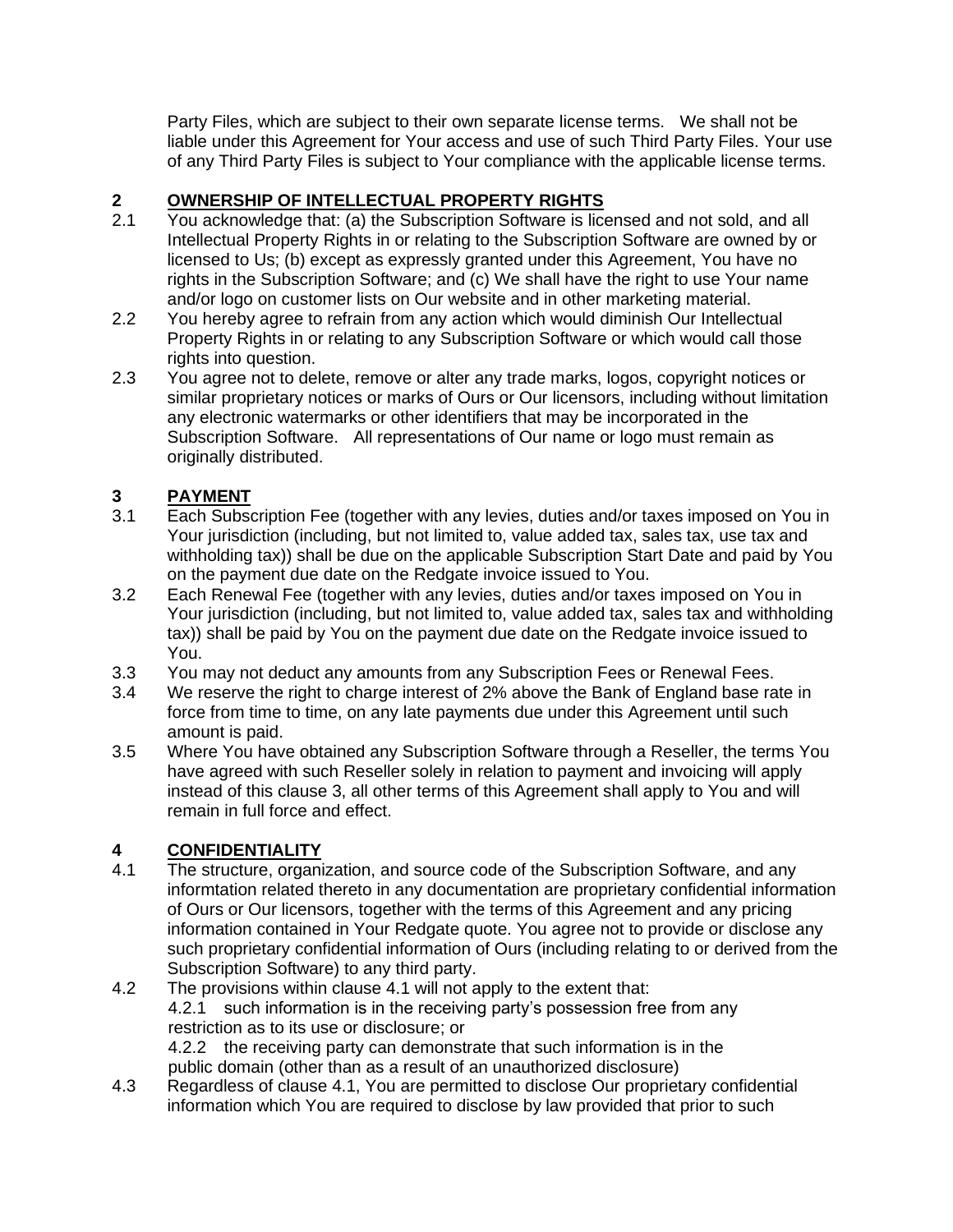disclosure You have: (a) given Us reasonable written notice of such proposed disclosure; (b) agreed with Us the content of the disclosure, provided that it shall not limit the disclosure in a manner which would prevent You from complying with a statutory or regulatory obligation or court order; and (c) You take all steps to ensure that the recipient agrees to maintain the confidentiality of the information.

# **5 WARRANTY AND SUPPORT**

- 5.1 Other than as provided in clause 10.10.2(i), We warrant to You that:
	- 5.1.1 We own the Intellectual Property Rights in the Subscription Software and/or have the right to grant a license to You;
	- 5.1.2 in creating the Subscription Software, We have not knowingly infringed the intellectual property rights of third parties; and
	- 5.1.3 for a period of 90 days from the first installation of the Subscription Software (or, if applicable, 90 days from the end of the Evaluation Period if You continue to use the Subscription Software) the Subscription Software shall operate substantially in accordance with its description. However, You acknowledge that the Subscription Software is of such a complexity that there may be inherent defects and that therefore We can give no warranty that the Subscription Software is free from error or defect or that operation of the Subscription Software shall be uninterrupted.
- 5.2 Other than as provided for in clauses 5.1 and 10.10.2(i), We do not offer any warranty related to the Subscription Software and/or the support provided, either express or implied, including but not limited to implied warranties of fitness for purpose or satisfactory quality, save for any non-excludable rights and remedies You may have under law. The Subscription Software has been developed as a standard product for use by a wide variety of users and so We are unable to warrant that the Subscription Software will meet any particular user's needs. You shall take full responsibility for ensuring that the Subscription Software is suitable for Your intended purposes and to facilitate investigation into such suitability, We offer a free Evaluation Period.
- 5.3 Regardless of Clause 5.1, any Preview Software is provided "AS IS", with no representation, guarantee or warranty of any kind as to its functionality, quality, performance, suitability or fitness for purpose. All other terms, conditions, representations and warranties expressed or implied whether by statute or otherwise are hereby expressly excluded, and the provisions of clauses 5.1, 5.4 and 9.2 shall not apply to the Preview Software.
- 5.4 **Support**. In relation to and without prejudice to the generality of clause 5.2 above, We provide support to users of Subscription Software via Our website, user forums, by email and by phone. The support is provided subject to the terms of this Agreement. You accept that, although We will use reasonable efforts to solve problems identified by You, the nature of software is such that no guarantee can be provided that any particular problem will be solved. You accept that, where a particular problem requires an update to the Subscription Software, the scheduling of any new releases and the functionality those releases contain shall be under Our sole control.

# **6 LIMITATION AND EXCLUSION OF LIABILITY**

- 6.1 Nothing in this Agreement shall limit or exclude either party's liability for: (a) personal injury or death resulting from negligence; (b) fraud; or (c) any other matter for which liability cannot be excluded by law.
- 6.2 Subject to clause 6.1 and other than as provided in clause 10.10.2(ii), neither party shall be liable to the other party for any indirect, special or consequential loss or damage whatsoever arising under or in relation to this Agreement (whether in contract, tort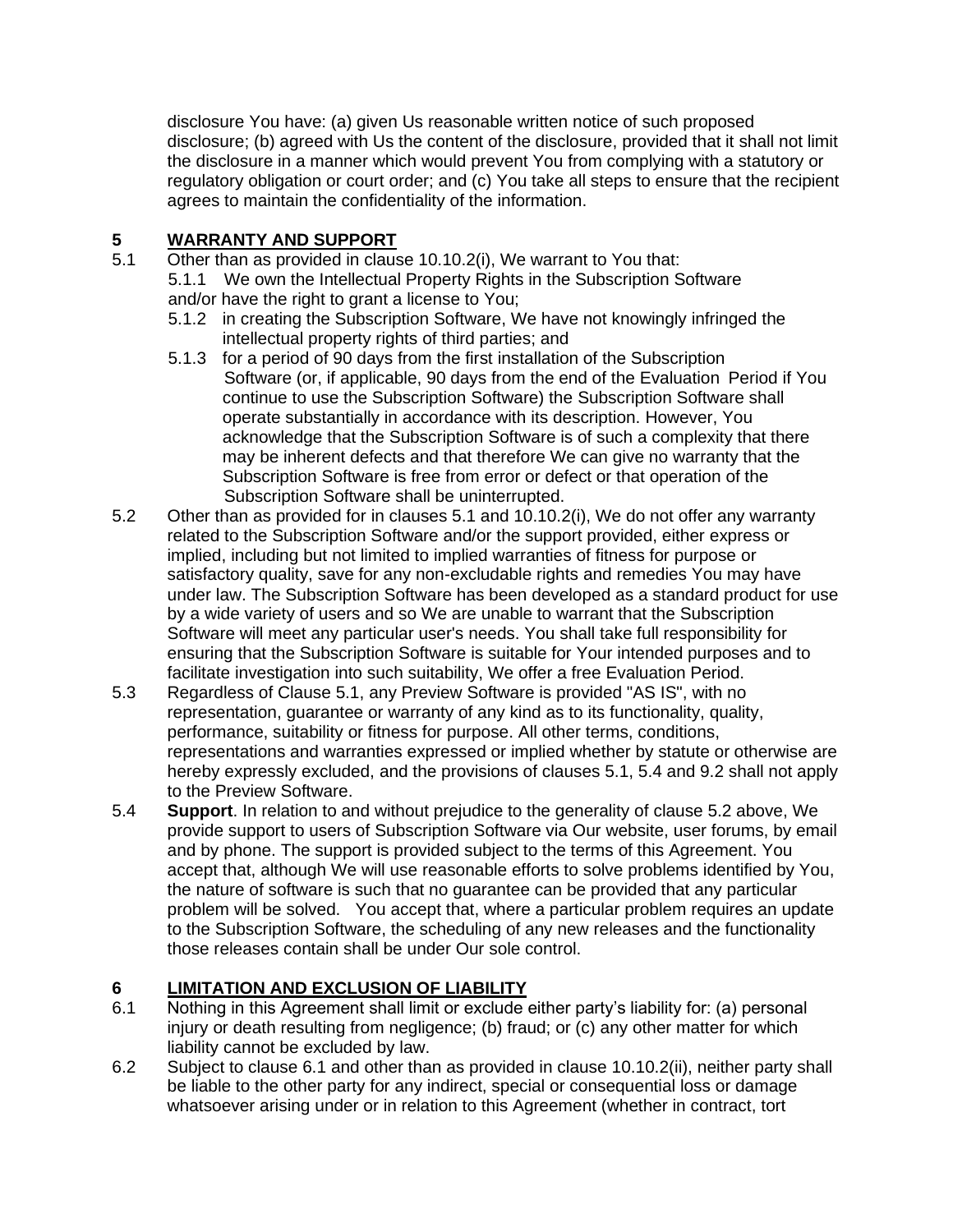(including negligence), or otherwise). We shall not be liable to You for any of the following types of loss or damage arising under or in relation to this Agreement: (a) any loss of profits, business, contracts, anticipated savings, goodwill, or revenue; or (b) any loss, or corruption, of software or data; or (c) any loss of use of hardware, software or data.

- 6.3 Subject to clauses 6.1 and 6.2 Our aggregate liability under and in connection with this Agreement howsoever caused shall be limited in all cases to the aggregate sum of the Subscription Fees or Renewal Fees (as applicable) paid in the 12 months prior to the event giving rise to the liability.
- 6.4 The provisions of this clause allocate risks under this Agreement between You and Us, and the fees reflect this allocation of risks and these limitations of liability.

# **7 SUBSCRIPTION PERIOD, TERMINATION AND RETIRED SOFTWARE**<br>7.1 Your license to each Subscription Software shall commence on the applic

- Your license to each Subscription Software shall commence on the applicable Subscription Start Date and, unless terminated earlier in accordance with this clause 7, shall continue for the Initial Subscription Period. Thereafter, Your license shall be renewed upon Your request for the period set forth in the Redgate renewal quote provided to You (each a "**Renewal Period**").
- 7.2 We may terminate Your license and this Agreement immediately upon written notice to You if: (a) You fail to make payments for the Subscription Software when due and You do not make payment within 10 days of being notified in writing to do so; or (b) You breach any of the provisions of this Agreement other than payment, which are either not capable of being remedied or where they are capable of being remedied You fail to remedy within 30 days of being notified to do so; or (c) You take or have taken against You (other than in relation to a solvent restructuring) any step or action which would result in You; (i) entering into bankruptcy, administration, provisional liquidation or any composition or arrangement with Your creditors; (ii) being wound up (whether voluntarily or by order of the court), (iii) being struck off the register of companies; (iv) having a receiver appointed to any of Your assets, or You entering a procedure in any jurisdiction with similar effect to the provisions in this subclause (c).
- 7.3 When all of Your licenses to Subscription Software have expired or been terminated then this Agreement shall terminate in its entirety.
- 7.4 Upon termination or expiration of Your license, You must cease use of the Subscription Software, and uninstall, destroy or put beyond use all copies of the Subscription Software in Your possession or control. Upon termination of this Agreement the provisions of clauses 1.5, 1.6, 2, 3 (for any fees that remain due and owing), 4, 5.2, 5.3, 6, 7, 9, 10.1 to 10.11 and 11 will remain in effect.
- 7.5 The termination of this Agreement howsoever arising shall not affect the rights, duties and liabilities of either party accrued prior to termination.
- 7.6 **Retired Software.** We reserve the right to retire any Subscription Software on written notice by Us at any time to come into effect at the end of Your then current Initial Subscription Period or Renewal Period (as the case may be). Upon receipt of such notice, You will no longer be entitled to renew Your licenses to such Subscription Software.

## **8 DATA COLLECTION AND PRIVACY NOTICE**

8.1 Information collected by Us will only be used for the purposes described in this Agreement. Please see Our Privacy Notice, for further information on how We collect and use data which can be viewed at: [https://www.red-gate.com/privacy.](https://www.red-gate.com/privacy)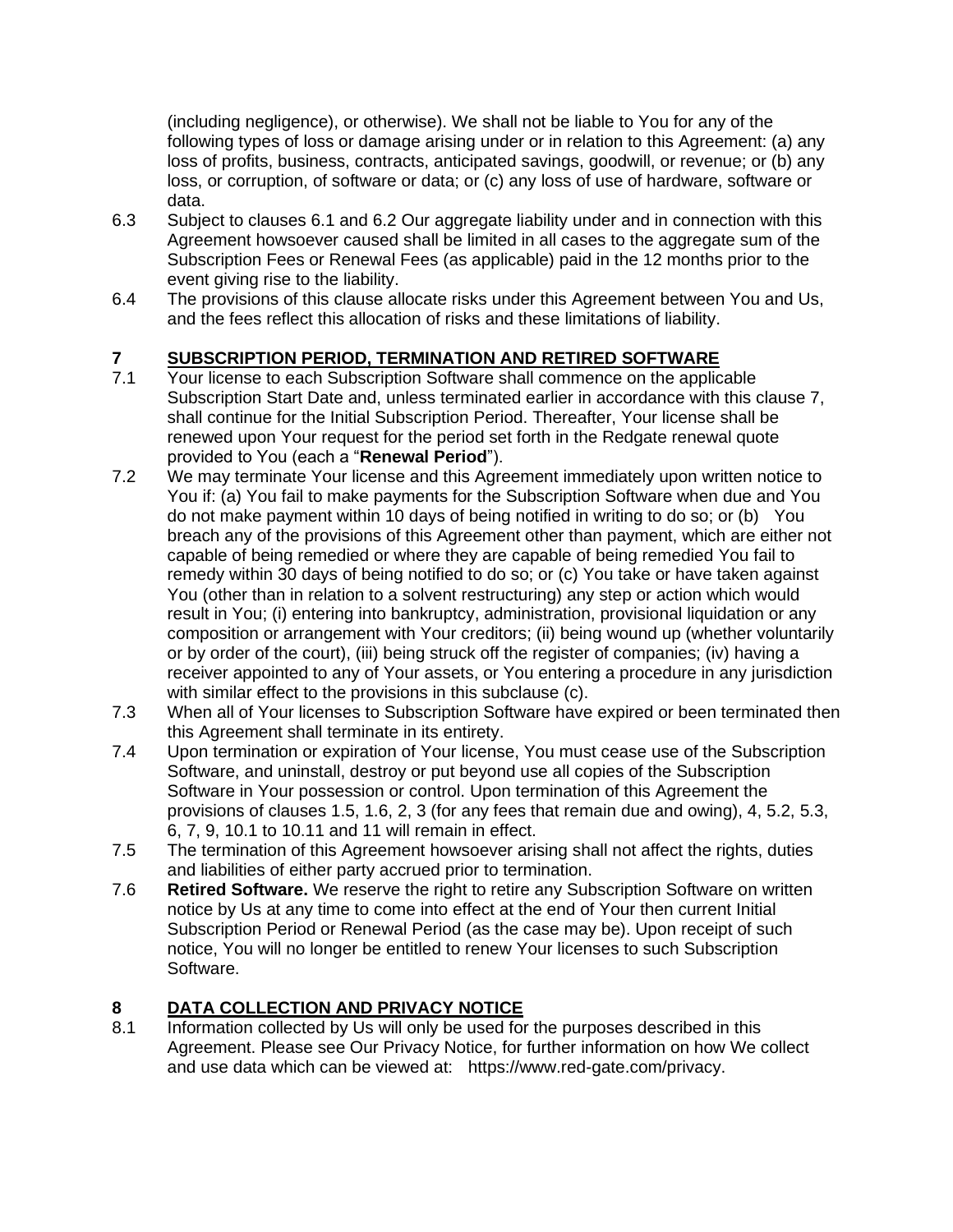# **9 THIRD PARTY CLAIMS**

- 9.1 You agree to indemnify Us from any loss or damage whether in contract, tort (including negligence), or otherwise, if a third party claims that Your use of the Subscription Software causes Us any loss or damage, except in the circumstances in clause 9.2 below.
- 9.2 If any claim is brought against You alleging that Your use of the intellectual property associated with the Subscription Software in accordance with this Agreement infringes the rights of any third party, You shall promptly notify Us and supply full details of the claim. The two of us shall consult together on an appropriate course of action and seek to minimize the effect of any claim on the respective businesses. We shall have the right, but not the obligation, to take control of all negotiations and litigation arising out of the claim. We will pay any damages and costs awarded against You in connection with any claim subject to the limitations of liability in clause 6. We shall have the right, at Our sole choice, to either: (a) use reasonable efforts to negotiate terms for continued use by You of the claimed infringing software; or (b) use reasonable efforts to modify the Subscription Software to make it non-infringing; or (c) terminate this Agreement with immediate effect and in such event, We shall refund to You a pro rata refund of the fees paid to Us for the period from termination to expiration of the current Subscription Period.

# **10 GENERAL**

- 10.1 **Governing law and settlement of disputes**. This Agreement (and any dispute or claim relating to it, or its formation, existence, construction, performance, validity or termination) will be governed by and construed in accordance with the laws of England. The courts of England and Wales shall have non-exclusive jurisdiction to settle any dispute or claim arising out of or in connection with this agreement or its subject matter or formation (including non-contractual disputes or claims). Without prejudice to any other rights or remedies that We may have, You acknowledge and agree that damages alone would not be an adequate remedy for any breach of clauses 1, 2, 4 and/or Schedule 2 by You. Accordingly, We shall be entitled to seek an injunction or other equitable relief for any threatened or actual breach of those clauses.
- 10.2 **Compliance with applicable law**. You agree that, notwithstanding clause 10.1 above, You may be subject to additional laws in other jurisdictions with respect to Your use of the Subscription Software in such jurisdictions. You agree to comply with the laws of any such jurisdiction including, without limitation, any applicable export laws or regulations.
- 10.3 **Severability**. If any provision or part of any provision in this Agreement is found to be illegal, invalid or unenforceable for any reason then the remaining provisions or part provisions remain unaffected and the parties shall meet promptly to discuss in good faith and agree an alternative provision or part provision that provides as closely as possible, the same commercial effect as the original.
- 10.4 **No waiver**. No failure or delay by any party to exercise any right, power or remedy will operate as a waiver of it, nor will any partial exercise preclude any further exercise of the same, or of some other right, power or remedy.
- 10.5 **No third party rights**. We and You do not intend that any of this Agreement will be enforceable by virtue of the Contracts (Rights of Third Parties) Act 1999 by any person not a party to it and all rights by virtue of the Contracts (Rights of Third Parties) Act 1999 are hereby excluded.
- 10.6 **No Assignment.** You are not permitted to assign or transfer this Agreement or any rights granted to You to any third party without Our prior written consent. If We consent to the assignment, this Agreement will be binding on Your successors and assigns.
- 10.7 **Audit.** Where the business model and payment for any Subscription Software is dependent on Your level of use (e.g. number of people or servers), You agree that We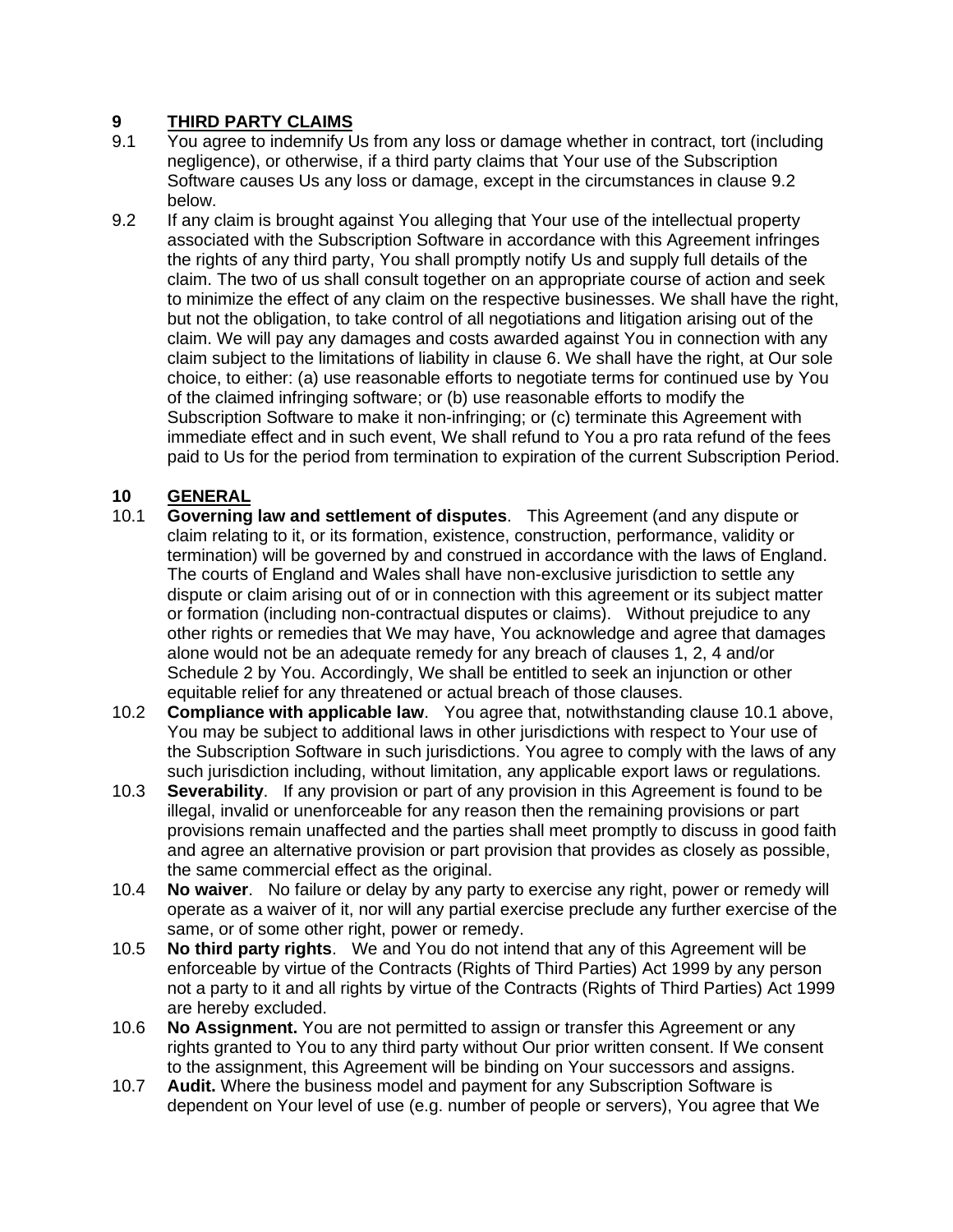shall be entitled to inspect Your records annually to ensure that You are in compliance with the terms of this Agreement and have not exceeded the use that You have paid for. Any audit may be conducted by Us or Our third party agents during normal business hours.

- 10.8 **Entire agreement**. This Agreement including its schedules which are incorporated herein and form part of the Agreement, together with Your Redgate quote contains all the terms which the parties have agreed in relation to the subject matter of this Agreement and supersedes any prior oral agreements, representations or understandings between the parties in relation to such subject matter.
- 10.9 **Revisions to terms**. We reserve the right to revise the terms of this Agreement by updating this Agreement on Our website. You are advised to check the website periodically for notices concerning such revisions. If You do not agree with any such revision You may terminate Your agreement within 10 days of the relevant revision without liability to Us. Your continued use of the Subscription Software shall be deemed to constitute acceptance of any revised terms. No revisions will apply retrospectively.

#### 10.10 **Consumer regulations**.

10.10.1 This clause applies to Consumers only. You shall have the right to cancel this Agreement 14 days from the date You agree to be obliged to pay for the Subscription Software under this Agreement. Should You wish to cancel this Agreement under this clause 10.10, You must notify Us of Your decision to cancel by either: (a) returning a completed Model Cancellation Form (a copy of which is available here: [https://www.red-gate.com/website/legal\)](https://www.red-gate.com/website/legal) to Us; or (b) sending Us an email clearly confirming your decision to: orders@red-gate.com. If You have any complaints about this Agreement, including complaints about the Subscription Software, please raise these with Redgate using the relevant contact details:

<https://www.red-gate.com/our-company/contact-us>

10.10.2 Australian consumer law

(i) Despite clause 5 Our goods and services come with guarantees that cannot be excluded under the Australian Consumer Law. For major failures with the service, You are entitled; (i) to cancel Your service contract with Us; and (ii) to a refund for the unused portion, or to compensation for its reduced value. You are also entitled to choose a refund or replacement for major failures with goods. If a failure with the goods or a service does not amount to a major failure, You are entitled to have the failure rectified in a reasonable time. If this is not done You are entitled to a refund for the goods and to cancel the contract for the service and obtain a refund of any unused portion. You are also entitled to be compensated for any other reasonably foreseeable loss or damage from a failure in the goods or service. If You think that the Subscription Software does not operate substantially in accordance with its description within the warranty period specified in clause 5.1.3, and You wish to make a claim under the warranty in clause 5.1.3, You must contact Us using the relevant contact details; <https://www.red-gate.com/our-company/contact-us> and provide details of how You think that the Subscription Software does not meet that warranty in clause 5.1.3.

(ii) Despite clause 6 and any other provision in this Agreement, if the Competition and Consumer Act 2010 (Cth) (including the Australian Consumer Law in Schedule 2 of that Act) provides that there is a guarantee in relation to any good or service supplied by Us in connection with this Agreement, and Our liability for failing to comply with that guarantee cannot be excluded but may be limited, then clauses 6.2, 6.3 and clause 3 of Schedule 1 and any other limitation of Our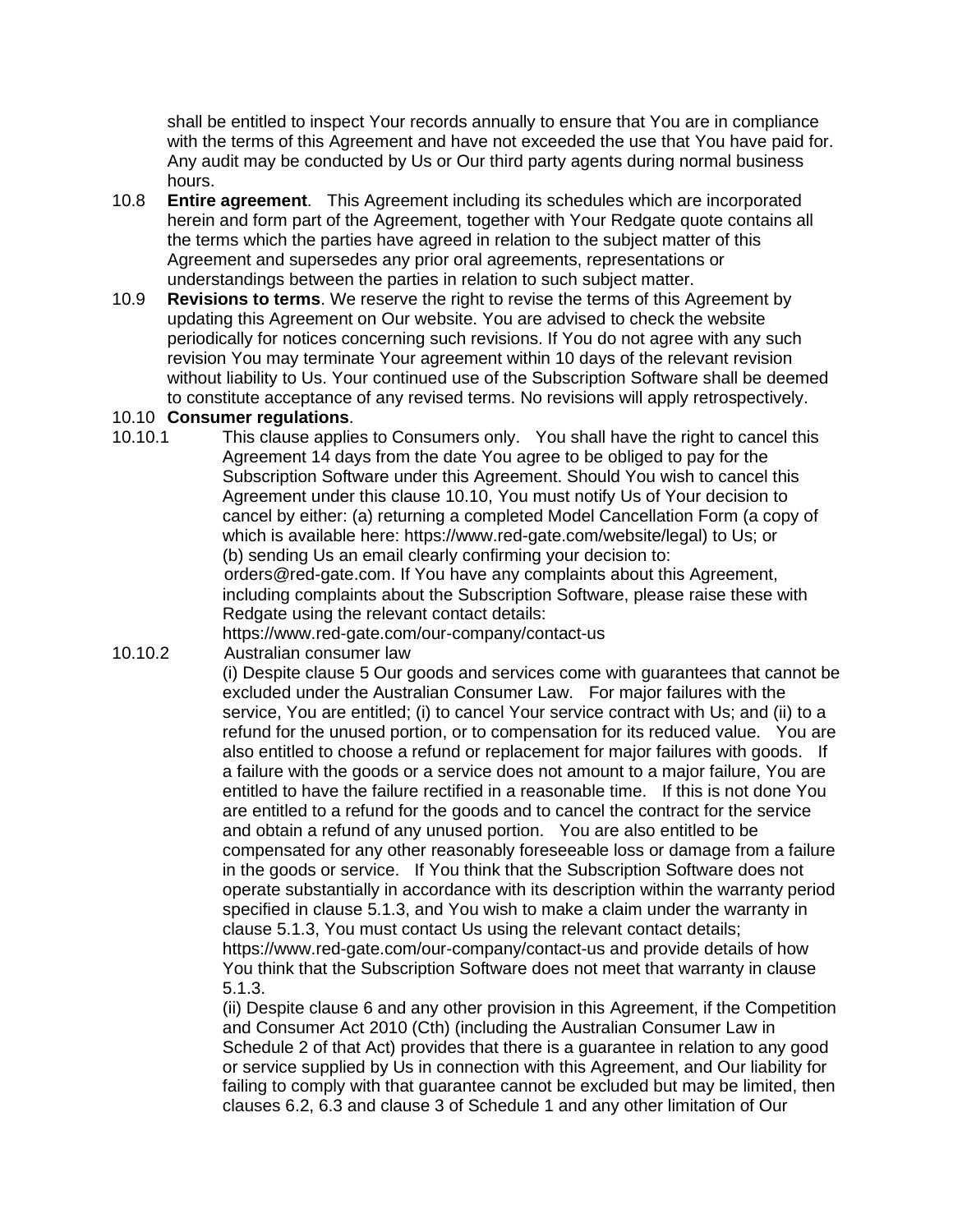liability in this Agreement, do not apply to that liability and instead Our liability for such failure is limited to (at Our election: (a) in the case of a supply of goods, replacing the goods or of acquiring equivalent goods, or paying the cost of having the goods repaired; or (b) in the case of a supply of services, supplying the services again or paying the cost of having the services supplied again.

10.11 **Notices**. References to notices being "written" or "in writing" includes email.

#### **11 DEFINITIONS**

11.1 In this Agreement, capitalized terms shall have the meanings set out below or the relevant Schedule.

"**Customer Portal**" means the customer portal We may make available to You to manage Your use of the Subscription Software;

"**Initial Subscription Period**" means the initial period agreed with Us (as stated on Our invoice or on Your account page on Our Customer Portal), starting on the Subscription Start Date;

"**Intellectual Property Rights**" means patents, registered designs, registered trade and service marks, registered copyright and modifications to and applications for any of the foregoing and the right to apply for protection for such registered rights anywhere in the world and inventions, discoveries, copyright, database right, unregistered trade or service marks, brand names or know-how and any similar or equivalent rights whether capable of registration or not arising, applied for or granted worldwide;

"**Our**", "**Redgate**", "**Us**", and "**We**" means Red Gate Software Limited, a company registered in England with company number 3857576 and registered office at Newnham House, Cambridge Business Park, Cambridge CB4 0WZ, United Kingdom;

"**Preview Software**" means any beta version of the Subscription Software made available to You for preview prior to full release;

"**Privacy Notice**" means the document entitled Privacy Notice on Our website [\(https://www.red-gate.com/privacy\)](https://www.red-gate.com/privacy);

"**Product Specific Terms**" means the terms applicable to a specific item of Subscription Software as set out in Schedule 2;

"**Renewal Fee**" means the fees payable by You under this Agreement to Us for the relevant Subscription Software during the Renewal Period (excluding VAT and all other relevant taxes, where applicable), as detailed by Us from time to time including through Our website or Our Customer Portal, as part of a written quotation or renewal;

"**Renewal Periods**" has the same meaning set out in clause 7.1;

"**Reseller**" means any third party authorized by Us to sell licenses to the Subscription Software;

"**Subscription Fee**" means the fee payable by You to Us for the relevant Subscription Software during the Initial Subscription Period (excluding VAT and all other relevant taxes, where applicable), as detailed by Us from time to time including through Our website or Our Customer Portal, as part of a written quotation;

"**Subscription Period**" means the Initial Subscription Period together with any subsequent Renewal Periods;

"**Subscription Software**" means the software identified as available for licensing on a subscription basis as "Subscription Software" on Our website:

[https://www.red-gate.com/support/license/software-editions,](https://www.red-gate.com/support/license/software-editions) selected by You and licensed to You under this Agreement, but expressly excluding the Third Party Files; "**Subscription Start Date**" means the earlier of (a) the date of the invoice issued to You by Us under this Agreement; or (b) the date You pay the Subscription Fee;

"**Third Party Files**" means the files identified in the installer, documentation, readme's or notice files for the applicable Subscription Software as third party files, including any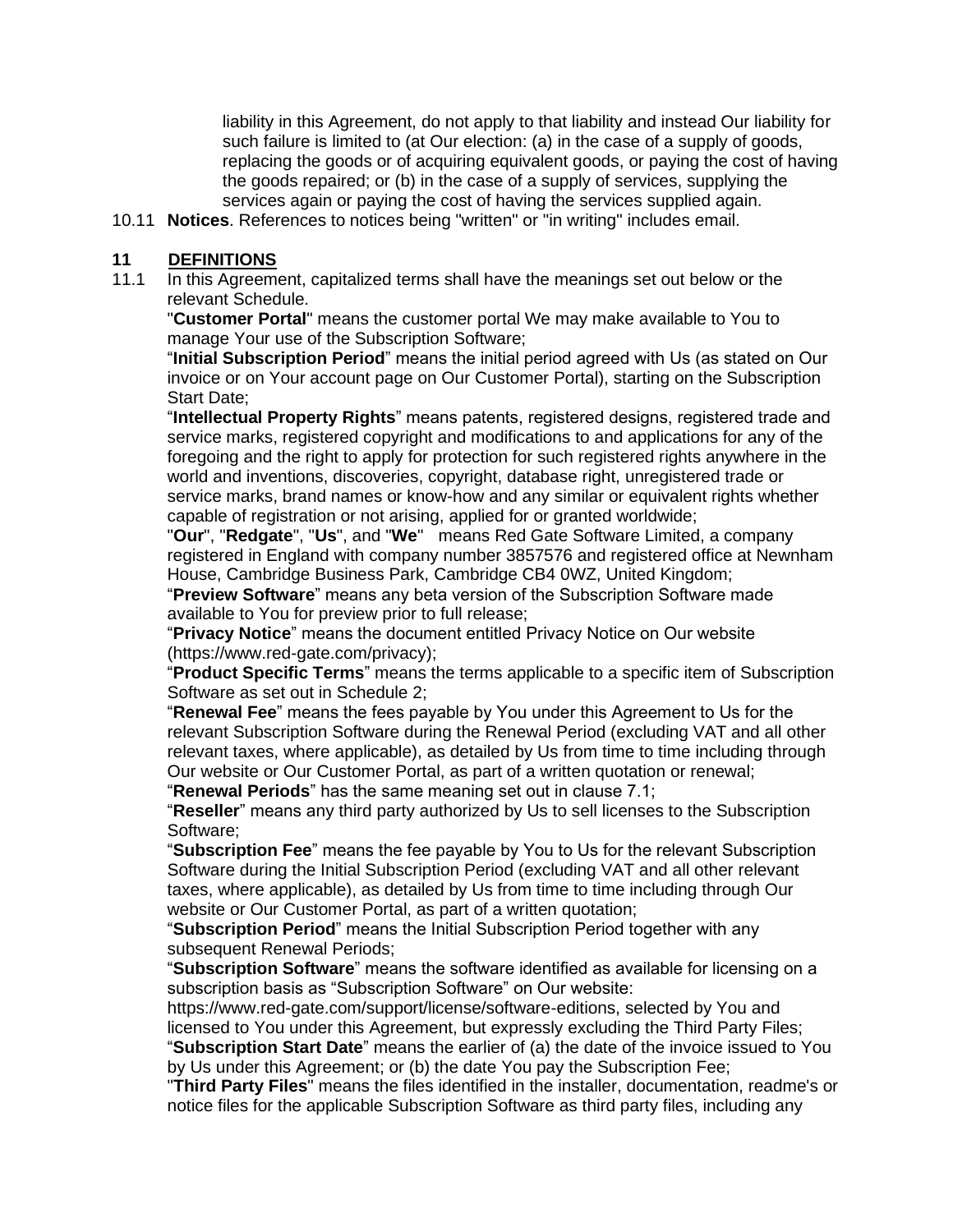open source software or third party plug-ins; and

"**You**" and "**Your**" means either: (a) an individual, where such individual downloads and/or installs the Subscription Software for their own personal use (also referred to as a "**Consumer**"); or (b) an organization or legal entity whereby either: (i) an employee or individual contractor of such organization or legal entity has downloaded and/or installed the Subscription Software for use by or in such organization or legal entity, or (ii) the Subscription Software has been installed automatically or via a script for use by or in such organization or legal entity.

#### **Schedule 1**

#### Evaluation Period

- **1** We grant You the right to use any Subscription Software for the applicable Evaluation Period. The length of the Evaluation Period is confirmed on the relevant product page for the applicable Subscription Software on Our website. The Evaluation Period may be extended by written agreement with Us.
- **2** To the extent permitted by law and subject to the other non-excludable rights and remedies You may have under law in relation to the relevant Subscription Software, during any Evaluation Period, You hereby agree that any Subscription Software is provided AS IS with no representation, guarantee or warranty of any kind as to its functionality, quality, performance, suitability or fitness for purpose. All other terms, conditions, representations and warranties expressed or implied whether by statute or otherwise are hereby expressly excluded.
- **3** Other than as provided in clause 10.10.2(ii) of this Agreement, We shall not be liable for any claim, damages or other liability arising from or in connection with Your use of the Subscription Software during an Evaluation Period.
- **4** For the avoidance of doubt, during any Evaluation Period: (a) clauses 5.1, 6.3 and 9.2 of this Agreement shall not apply; and (b) clause 9.1 shall apply except that the reference to clause 9.2 is deleted.
- **5** Before or upon expiry of any Evaluation Period:
	- (a) if, in Your sole opinion, the Subscription Software has met Your requirements, and You wish to continue to use the Subscription Software beyond the end of the Evaluation Period, You can decide whether to obtain the equivalent Subscription Fee version. Once the appropriate license has been obtained, this Agreement shall continue in force (except that this Schedule 1 shall no longer apply).
	- (b) if You decide that the Subscription Software does not meet Your requirements, or otherwise do not wish to enter into a paid up license, then You shall destroy the Subscription Software and all copies, in any form including partial copies of the Subscription Software received from Us or made in connection with this evaluation and all documentation relating thereto. Any rights of Yours to use the Subscription Software shall cease.

## **Schedule 2**

#### Product Specific Terms

## **1 Definitions**

1.1 In this schedule, the following definitions shall apply:

"**Bundle**" means a set of more than one of Our Subscription Software products that are supplied together for a single price;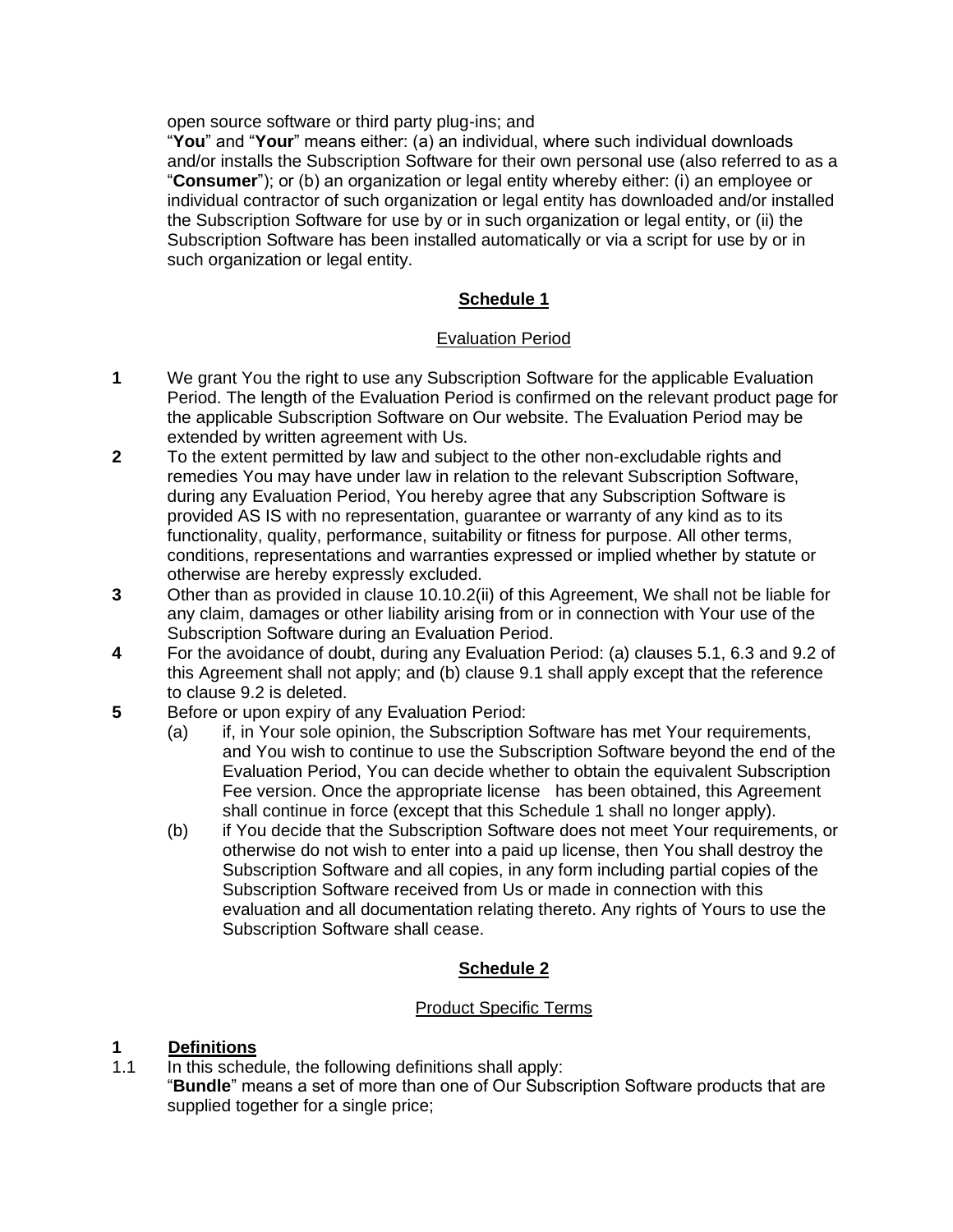"**Client Component**" means, any component of the Per Server Subscription Software directed to or otherwise provided for accessing the Server;

"**Per Capacity Software**" means each Subscription Software listed on Our website [https://www.red-gate.com/support/license/software-editions,](https://www.red-gate.com/support/license/software-editions) as licensed on a "Per Capacity" basis;

"**Per Schema Software**" means each Subscription Software listed on Our website [https://www.red-gate.com/support/license/software-editions,](https://www.red-gate.com/support/license/software-editions) as licensed on a "Per Schema" basis;

"**Per Server Software**" means each Subscription Software listed on Our website [https://www.red-gate.com/support/license/software-editions,](https://www.red-gate.com/support/license/software-editions) as licensed on a "Per Server" basis;

"**Per User Software**" means each Subscription Software listed on Our website [https://www.red-gate.com/support/license/software-editions,](https://www.red-gate.com/support/license/software-editions) as licensed on a "Per User" basis;

"**Redgate Pipeline**" means any and all of the database environments that form part of an automated database change delivery process, using Our software;

"**Schema**" means the container for database objects commonly referred to as "schema"; "**Server**" means all or part of an operating system instance, or all or part of virtual (or other emulated) operating system instance which enables separate machine identity (primary computer name or similar unique identifier) or separate administrative rights, and instances of applications, if any, configured to run on the operating system. There are two types of Server, physical and virtual. A physical hardware system can have one physical Server and/or one more virtual Servers;

"**Server Component**" means, any component of the Per Server Software directed to or otherwise provided for installation on the Server;

"**Tier**" means a pricing tier as defined on Our website, at

<http://www.red-gate.com/support/license/capacity-model> for the Subscription Software; and

"**True Up**" means an annual reconciliation of the additional fees due based on Your usage of Per Capacity Software and/or Per Schema Software as applicable in the prior 12 month period.

# **2 Type of Software**

2.1 Where any Subscription Software is Per Capacity Software, Per Schema Software, Per Server Software or Per User Software, Your license rights in clause 1 of this Agreement shall be subject to the following additional provisions or restrictions as applicable:

#### **Per Capacity Software**

- It is Your responsibility to determine, at the point of purchase, which Tier applies for Your intended use of the Subscription Software over the Initial Subscription Period.
- You will receive an email annually requiring You to conduct a True Up. You are required to notify Us of the outcome of the True Up within 10 days of the end of the current Subscription Period, including if a different Tier is applicable to Your license, if it is, and:
	- where Your Initial Subscription Period was for a period of 12 months, We will issue to You an invoice for the new applicable Tier which will apply from the start of the Renewal Period; or
	- where You have purchased a multi-year Initial Subscription Period, We will issue You with an invoice for any increase in Subscription Fees between the Tier You have paid for and the Tier that is applicable after the True Up for the remainder of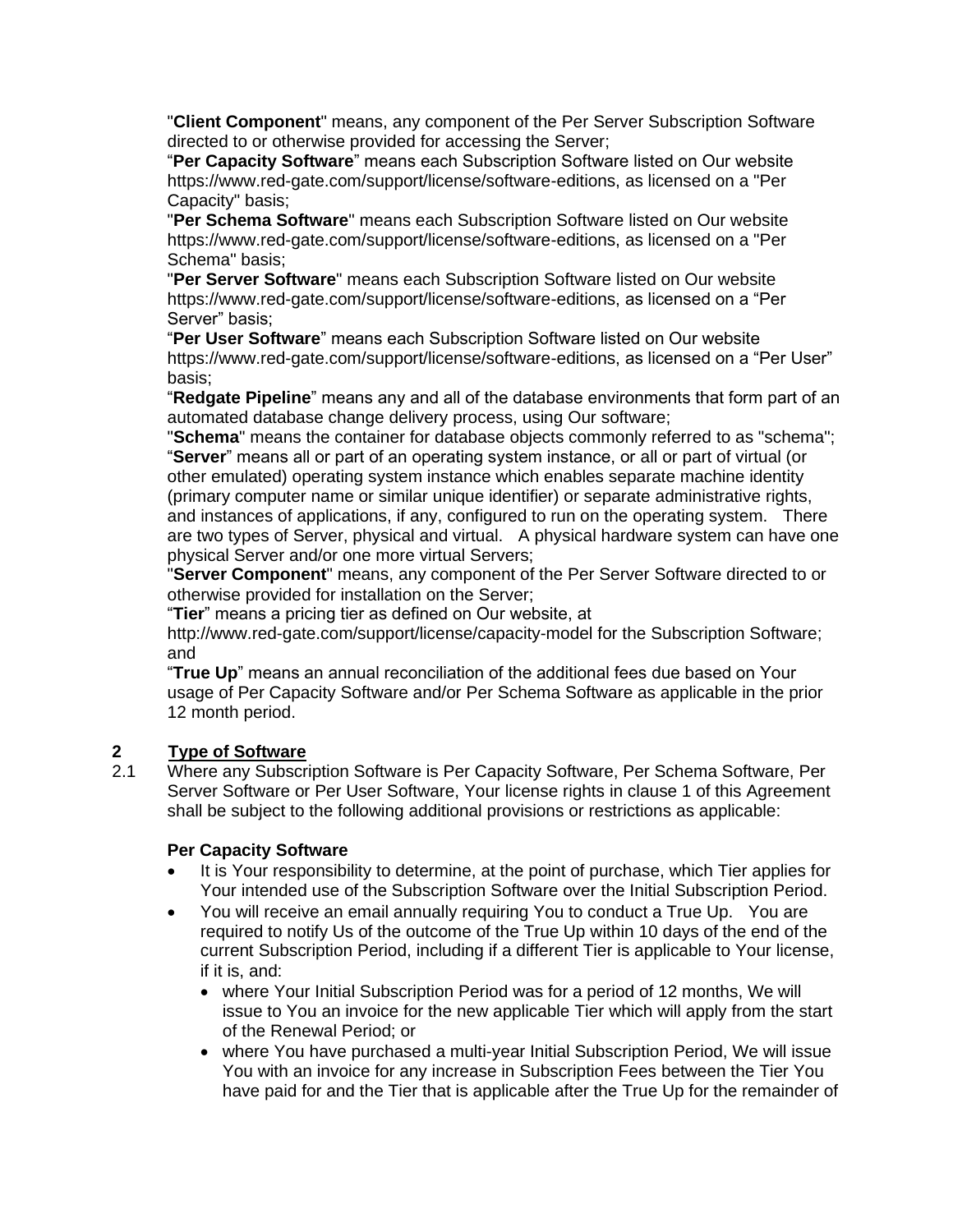the multi year term.

- The Subscription Fee or Renewal Fee as applicable payable to Us will vary depending on the Tier applicable to You.
- At the end of each 12 month period, You will be required to confirm the usage of the Subscription Software and to True Up before the expiry of the Initial Subscription Period or the expiry of any Renewal Period. We reserve the right to terminate or suspend Your license until the True Up has been received.

#### **Per Schema Software**

- The Subscription Software is licensed for use to manage changes on a single Schema owned, leased and/or controlled by You for Your internal use in a production environment at any point during the development process.
- It is Your responsibility to determine, at the point of purchase, how many licenses are required for Your intended use of the Subscription Software over the Initial Subscription Period.
- You will receive an email annually requiring You to conduct a True Up. You are required to notify Us of the outcome of the True Up within 10 days of the end of the current Subscription Period, including if a different Tier is applicable to Your license, if it is, and:
	- where Your Initial Subscription Period was for a period of 12 months, We will issue to You an invoice for the new applicable Tier which will apply from the start of the Renewal Period; or
	- where You have purchased a multi-year Initial Subscription Period, We will issue You with an invoice for any increase in Subscription Fees between the Tier You have paid for and the Tier that is applicable after the True Up for the remainder of the Initial Subscription Period, based on the Subscription Fee.
- The Subscription Fee or Renewal Fee as applicable payable to Us will vary depending on the Tier applicable to You.
- At the end of each 12 month period, You will be required to confirm the usage of the Subscription.
- At the end of each 12 month period, You will be required to confirm the usage of the Subscription Software and to True Up before the expiry of the Initial Subscription Period or the expiry of any Renewal Period. We reserve the right to terminate or suspend Your license until the True Up has been received.

#### **Per Server Software**

- The Server Component is licensed for use on a single Server owned, leased and/or controlled by You for Your internal use.
- Where the Per Server Software includes a Client Component, You may use and install such Client Component on more than one Servers leased and/or controlled by You for Your internal use.

#### **Per User Software**

- The Subscription Software is licensed for use by a specific user only.
- Per User Subscription Software may be used by the licensed user on more than one Server.

## **3 Bundles**

3.1 Where the Subscription Software is a Bundle, a complete set of the products being licensed as part of that Bundle is listed on our website at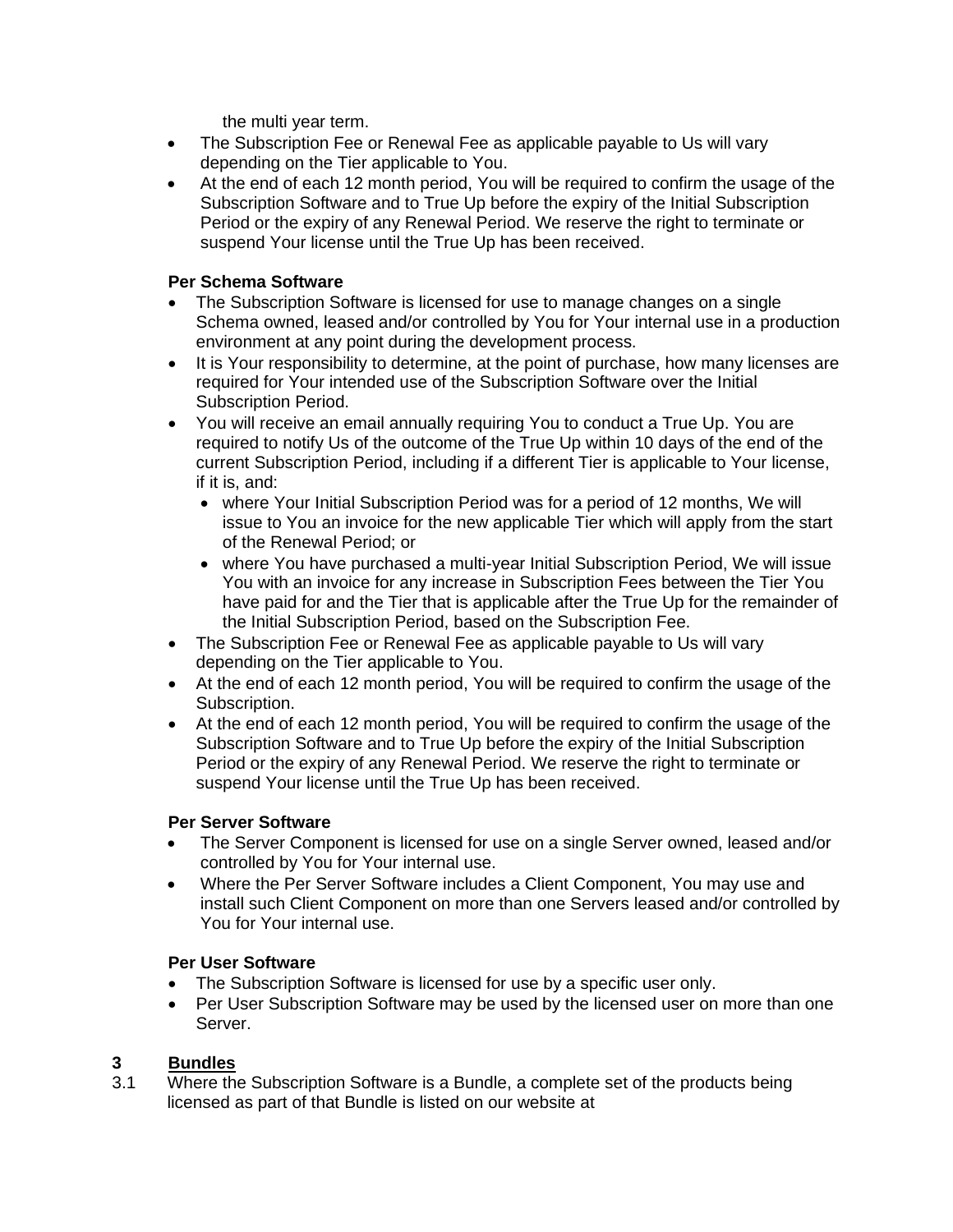[https://www.red-gate.com/support/license/software-editions.](https://www.red-gate.com/support/license/software-editions) Each product within the Bundle is subject to their respective Product Specific Terms.

#### **Where the Subscription Software is one of the products listed in the paragraphs below, the relevant additional terms shall apply and form part of this Agreement.**

# **4 SQL Data Catalog**

- 4.1 SQL Data Catalog is licensed on a Per Server basis.
- 4.2 Where you are using SQL Data Catalog in a cloud environment:
	- 4.2.1 if You are using SQL Data Catalog with an Azure Database (PaaS) environment, You are entitled to deploy either 1 managed instance or up to 5 single Azure SQL Databases for each Per Server Software entitlement; or
	- 4.2.2 if You are using SQL Data Catalog with the Amazon Relational Database Services (RDS), You are entitled to deploy 1 relational database for each Per Server Software entitlement.

# **5 Flyway Teams (formerly Flyway Enterprise Edition)**<br>5.1 Flyway Teams is licensed on a Per Schema basis.

- Flyway Teams is licensed on a Per Schema basis.
- 5.2 The rights granted under clause 1 to use the Subscription Software may be exercised in any hardware and software environment of yours, for all currently known types of use (subject to any restrictions within this Agreement).
- 5.3 **Flyway Pro Edition (where licensed before 30th October 2020)**. For the avoidance of doubt Flyway Pro Edition is Retired Software. For any purchases made prior to 30th October 2020 this clause 4 of Schedule 2 shall apply, except that the following wording shall be read as included at the end of clause 4.2: "; such rights are limited to the agreed multiple(s) of 10 production database Schemas set out in our invoice."

# **6 Redgate Deploy**

- 6.1 Redgate Deploy is licensed on a Per User basis.
- 6.2 Flyway entitlement: A Redgate Deploy license entitles You to use Flyway Teams for an unlimited number of database Schemas, for exclusive use in Redgate Pipelines.
- 6.3 SQL Clone entitlement: The Redgate Deploy license provides use of SQL Clone, without limit on capacity, for exclusive use in Redgate Pipelines.
- 6.4 Each user that is contributing or inputting database changes to a Redgate Pipeline must have a license for Redgate Deploy.

# **7 SQL Monitor**

- 7.1 Where You are using SQL Monitor on Servers owned, leased and/or controlled by You, You are entitled to monitor a single Server for each Per Server Software entitlement.
- 7.2 Where You are using SQL Monitor in a cloud environment:
	- 7.2.1 if You are using SQL Monitor with an Azure Database (PaaS) environment, You are entitled to monitor either 1 managed instance or up to 5 single Azure SQL Databases for each Per Server Software entitlement; or
	- 7.2.2 if You are using SQL Monitor with the Amazon Relational Database Services (RDS), You are entitled to monitor 1 relational database for each Per Server Software entitlement.
- 7.3 Where You are using SQL Monitor to monitor a clustered environment, You will need an entitlement to monitor every Server in the cluster.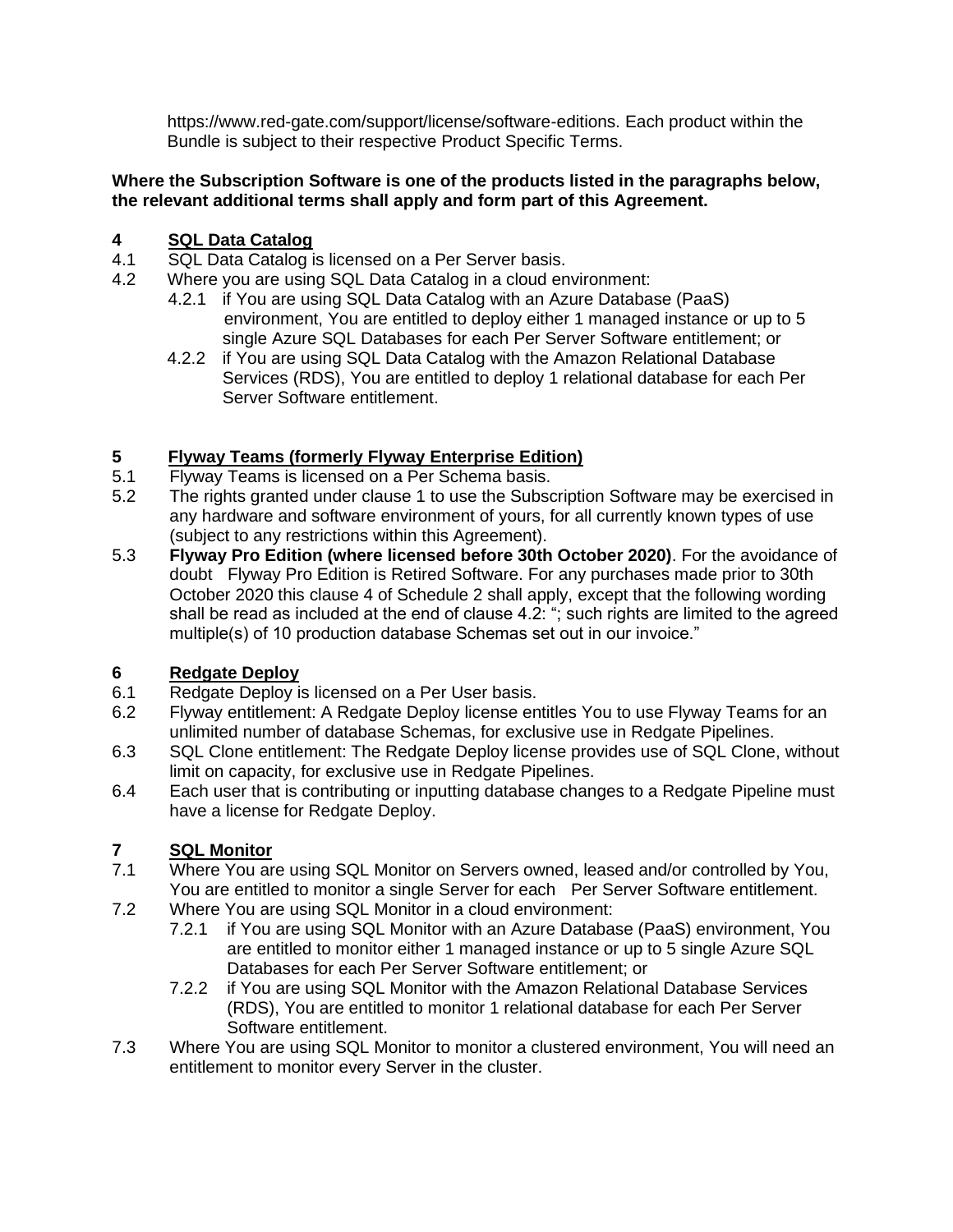## **8 SQL Toolbelt Essentials**

- 8.1 SQL Toolbelt Essentials offers You the opportunity to use certain features that are made available by Us in Our cloud hosted environment. You may choose not to use these features, but where You do, the additional terms in Schedule 3 shall apply solely to Your use of such features.
- 8.2 We reserve the right to remove these features on written notice by Us at any time to come into effect at the end of the then current Initial Subscription Period or Renewal Period (as the case may be).

#### **Schedule 3 Additional terms for use of Redgate environment**

This Schedule 3 is only applicable where expressly identified in the Product Specific Terms.

#### **1 Definitions**

1.1 In this schedule, the following definitions shall apply:

"**Customer Data**" means the data You upload to the Subscription Software as part of Your use of the Subscription Software;

"**Personally Identifiable Data**" means any information relating to an identified or identifiable natural person; and

"**UK GDPR**" means Regulation 2016/679 of the European Parliament and of the Council on the protection of natural persons with regard to the processing of personal data and on the free movement of such data as it forms part of the law of England and Wales, Scotland and Northern Ireland by virtue of section 3 of the European Union (Withdrawal) Act 2018.

## **2 Acceptable Use**

- 2.1 You may store data and keep a history of changes using the Subscription Software. You may not upload to the Subscription Software any data that is unlawful, harmful, threatening, defamatory, obscene, infringing, harassing or racially or ethnically offensive, facilitates illegal activity, depicts sexually explicit images, promotes unlawful violence, is discriminatory based on race, gender, color, religious belief, sexual orientation, disability or is otherwise illegal or causes damage or injury to any person or property.
- 2.2 We will hold a copy of the server, database configurations and Customer Data on Your behalf and will provide You with database instances to be used for development and testing purposes. We will hold the Customer Data only for the purpose of providing the Subscription Software.
- 2.3 We acknowledge that, where applicable, all rights, title and interest in and to the Customer Data belongs to You and You agree that You shall have sole responsibility for the legality, reliability, integrity and quality of the Customer Data.
- 2.4 You acknowledge that:
	- 2.4.1 the Subscription Software may not be available to You all of the time and You are responsible for ensuring You have appropriate back-ups of the Customer Data; and
	- 2.4.2 except to the extent the Customer Data is Personally Identifiable Data, We shall not be responsible for any loss, corruption or inaccuracy of the Customer Data We hold.
- 2.5 You are responsible for:
	- 2.5.1 ensuring You encrypt the Customer Data prior to uploading it to the Subscription Software; and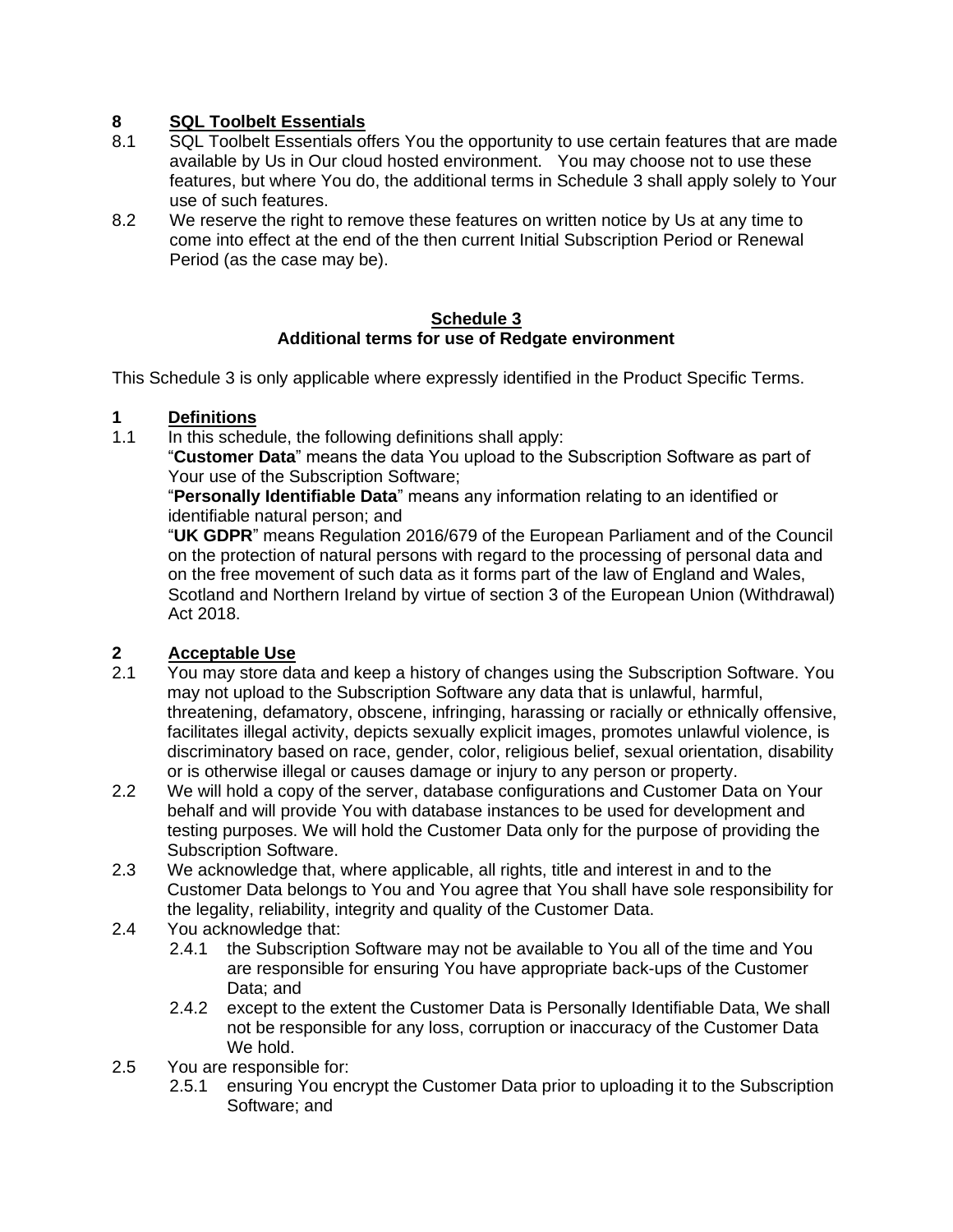2.5.2 maintaining and securing Your network connections and telecommunications links from Your systems to the Subscription Software, and all problems, conditions, delays, delivery failures and all other loss or damage arising from or relating to Your network connections or telecommunications links or caused by the internet.

## **3 Data Collection**

- 3.1 You acknowledge that You determine the nature and content of the data You upload to the Subscription Software. To the extent the Customer Data contains Personally Identifiable Data which is subject to data protection legislation, We will act as a processor of the Customer Data on Your behalf, and paragraphs 3.2 – 3.5 shall apply only to such Personally Identifiable Data. The details of the processing are set out at the end of this Schedule.
- 3.2 As the controller of the Customer Data, You are responsible for: (i) ensuring You have a lawful basis for uploading the Customer Data to the Subscription Software, including obtaining any necessary authorizations or consents from data subjects; and (ii) complying with all applicable data protection legislation.
- 3.3 We will:
	- 3.3.1 process the Customer Data only to the extent necessary for the purpose of providing the Subscription Software and in accordance with Your written instructions set out in this clause (except where We are required by law to process the Customer Data other than in accordance with Your instructions, in which case, We will inform You of the relevant legal requirement prior to such processing, unless the law prohibits the provision of such information on important grounds of public interest);
	- 3.3.2 implement appropriate technical and organizational measures in accordance with the data protection legislation to ensure a level of security appropriate to the risks that are presented by such processing;
	- 3.3.3 ensure that any employees or other persons authorized to process the Customer Data are subject to appropriate obligations of confidentiality;
	- 3.3.4 notify You, as soon as reasonably practicable, about any request or complaint received from a data subject (without responding to that request, unless authorized to do so by You) and at Your cost, assist You by technical and organizational measures, insofar as possible, for the fulfilment of Your obligations in respect of such requests and complaints;
	- 3.3.5 at Your request and cost, and taking into account the nature of the processing and the information available to Us, use reasonable efforts to, assist You with Your compliance with Your obligations under Articles 32 to 36 of the UK GDPR (where applicable);
	- 3.3.6 where We transfer any Personally Identifiable Data outside of the UK, will ensure any such transfer meets the relevant requirements under Articles 44 - 50 of the UK GDPR;
	- 3.3.7 at Your request and cost, make available all information necessary to demonstrate Our compliance with this paragraph 3 and on reasonable advance notice in writing otherwise permit, and contribute to, audits carried out by You (or Your authorized representative) with respect to the Customer Data, save that You shall (or shall ensure Your authorized representatives shall):
		- sign a non-disclosure agreement in terms acceptable to Us prior to undertaking such audit;
		- be accompanied by a Redgate employee at all times whilst on site during the audit;